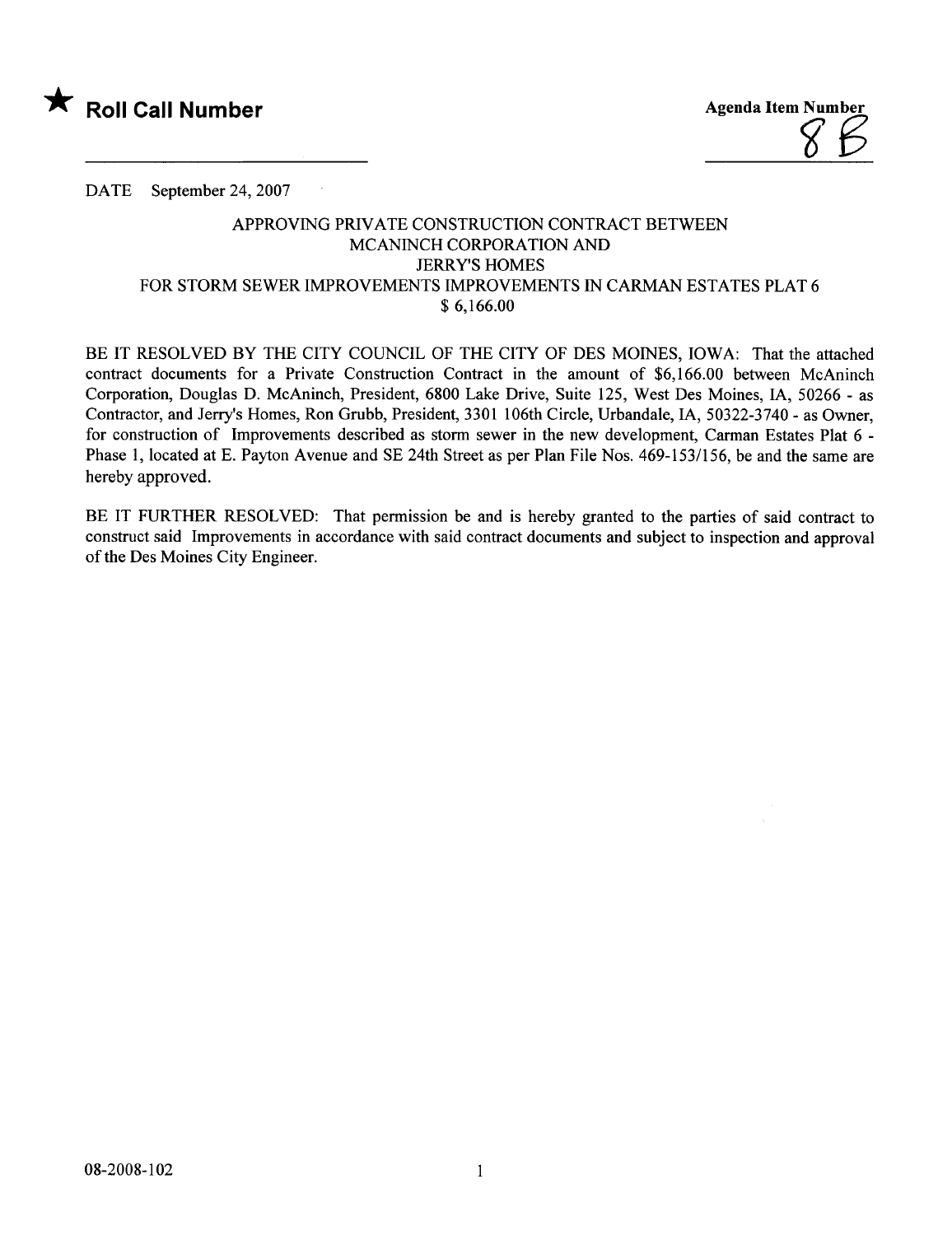



DATE September 24, 2007

Activity ID: 08-2008-102

Moved by to adopt.

FORM APPROVED:

Kathleen Vanderpool by a

Kathleen Vanderpool  $\int$   $\frac{1}{2}$ Deputy City Attorney

Funding Source: All project costs are to be paid by the Owner(s), Jerry's Homes



| <b>COUNCIL ACTION</b> | <b>YEAS</b> | <b>NAYS</b> | <b>PASS</b> | <b>ABSENT</b>   |
|-----------------------|-------------|-------------|-------------|-----------------|
| <b>COWNIE</b>         |             |             |             |                 |
| <b>COLEMAN</b>        |             |             |             |                 |
| <b>HENSLEY</b>        |             |             |             |                 |
| <b>KIERNAN</b>        |             |             |             |                 |
| <b>MAHAFFEY</b>       |             |             |             |                 |
| <b>MEYER</b>          |             |             |             |                 |
| <b>VLASSIS</b>        |             |             |             |                 |
| <b>TOTAL</b>          |             |             |             |                 |
| <b>MOTION CARRIED</b> |             |             |             | <b>APPROVED</b> |
|                       |             |             |             |                 |
|                       |             |             |             |                 |
|                       |             |             |             | Mavor           |

I, Diane Rauh, City Clerk of said City Council, hereby certify that at a meeting of the City Council, held on the above date, among other proceedings the above was adopted.

IN WITNESS WHEREOF, I have hereunto set my hand and affixed my seal the day and year first above written.

Mayor